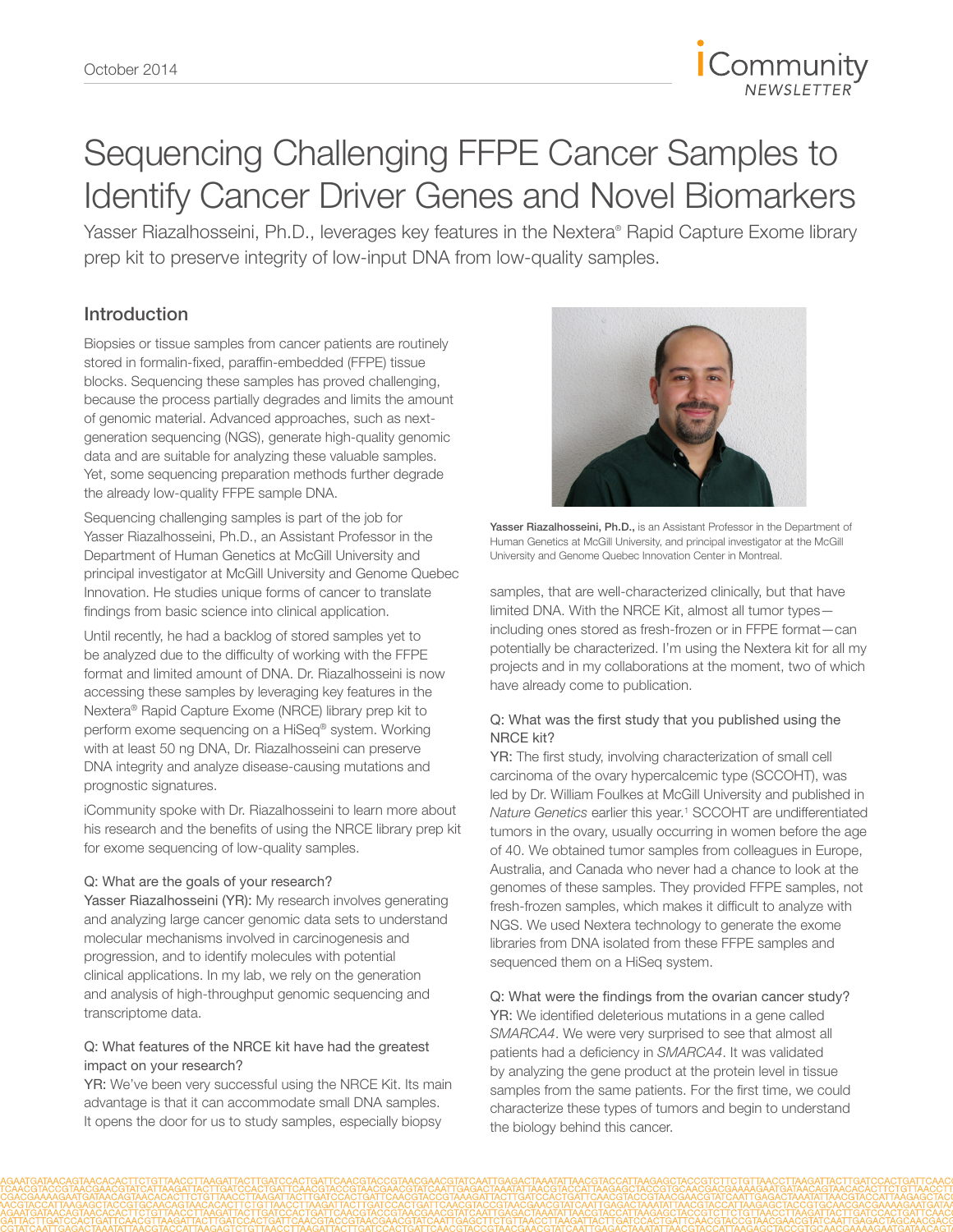#### Q: What type of cancer was the focus of your second study?

YR: It was a breast cancer study led by Dr. Michael Hallett at McGill University. We collaborated on this project and a paper reporting results of this study has been published in the journal *Cell Reports.*<sup>2</sup> The aim of the study was to validate the prognostic signatures resulting from the analysis of thousands of breast cancer samples. It's known in the literature that breast cancer heterogeneity influences the prognostic markers that are generalized to a patient. As a result, further characterization is required before extending the validity of a prognostic signature to all patients.

# "With the NRCE Kit, we generate libraries using low DNA amounts that result in high-quality sequencing."

### Q: What were the findings of the breast cancer study?

YR: The team compared the prognostic signatures across a large collection of patients. Since some patients were almost always mispredicted, they hypothesized that such patients especially those that ultimately experienced a recurrence might harbor a high degree of tumoral heterogeneity. To validate this observation, we sequenced exomes of these heterogeneous breast tumors. Using the NRCE Kit we were able to sequence exomes on the HiSeq System and validate the team's hypothesis.

#### Q: How does the ability of the NRCE Kit to accommodate low-input DNA enable your studies?

YR: The NCRE Kit accepts 50 ng of DNA to generate an exome library for sequencing. This is critical, because it enables us to work with unique tumor samples, particularly biopsies from patients with specific conditions. We could not analyze the exomes of many samples before because of the minute amount of DNA that we had, and the absence of a technology that could generate an NGS library from such low DNA amounts. With the NRCE Kit, we generate libraries using low DNA amounts that result in high-quality sequencing. We've tried it on different samples and continue to be successful.

#### Q: How is the tagmentation step in the NRCE protocol beneficial to your research?

YR: Instead of shearing the DNA, or chopping it into shorter fragments to generate the library, the Nextera kit uses transposase enzymes to fragment the library. This is critical because when we use low quality FFPE samples, the DNA is already quite degraded. The shearing just destroys the DNA further, resulting in poor libraries. By leveraging the Nextera tagmentation step, we can work with FFPE samples and generate high-quality libraries.

#### Q: What did you learn working with the transposase enzymes?

YR: The enzymatic tagmentation is sensitive to the amount of input DNA. The size of the final library is determined by the ratio of DNA to transposase enzymes. The enzyme can also behave differently in different environments. I took advantage of this by changing the amount of input material to produce libraries with different characteristics, such as the insert size, which is important for sequencing.

#### Q: How do you measure assay performance?

YR: We check the quality of sequencing by looking at the number of reads and the amount of data generated, performing further analyses after alignment to measure the specificity of capture for the targeted exome. We target an average 70× depth of coverage for whole-exome sequencing. We can achieve this by sequencing three exomes on one lane of the HiSeq System. The Nextera protocol is sensitive in handling. We found that when we follow the library generation steps carefully, we get homogeneous results for all samples.

#### Q: How long did it take you to implement the NRCE Kit into your workflow?

YR: My lab collaborated with colleagues at the NGS unit of McGill University and the Genome Quebec Innovation Center to evaluate the beta version of the NRCE Kit. The library preparation protocol is not complicated. Due to the initial enzymatic step, it's a sensitive protocol in comparison to others.

Following the initial tests, McGill University's NGS unit established the NRCE pipeline quickly, and they are optimizing the procedures on robots for high-throughput use of the kit. My group examined different methods for DNA isolation from FFPE samples to identify a protocol that induces minimum damage to DNA during isolation, while not interfering with the library generation steps. With that process in place, it takes a matter of days to generate the libraries.

"Using the NRCE kit, we are conducting similar studies on other less-studied cancers to understand the underlying genetic aberrations."

#### Q: Did the NRCE Kit support your ability to generate cancer study results that translate clinically?

YR: I think the best example is the SCCOHT study. In this cancer study, *SMARCA4* gene was recurrently mutated in all the patients included in the study. It demonstrates that this type of cancer has one main driver. SCCOHT is difficult to diagnose pathologically. The ability to identify the driver gene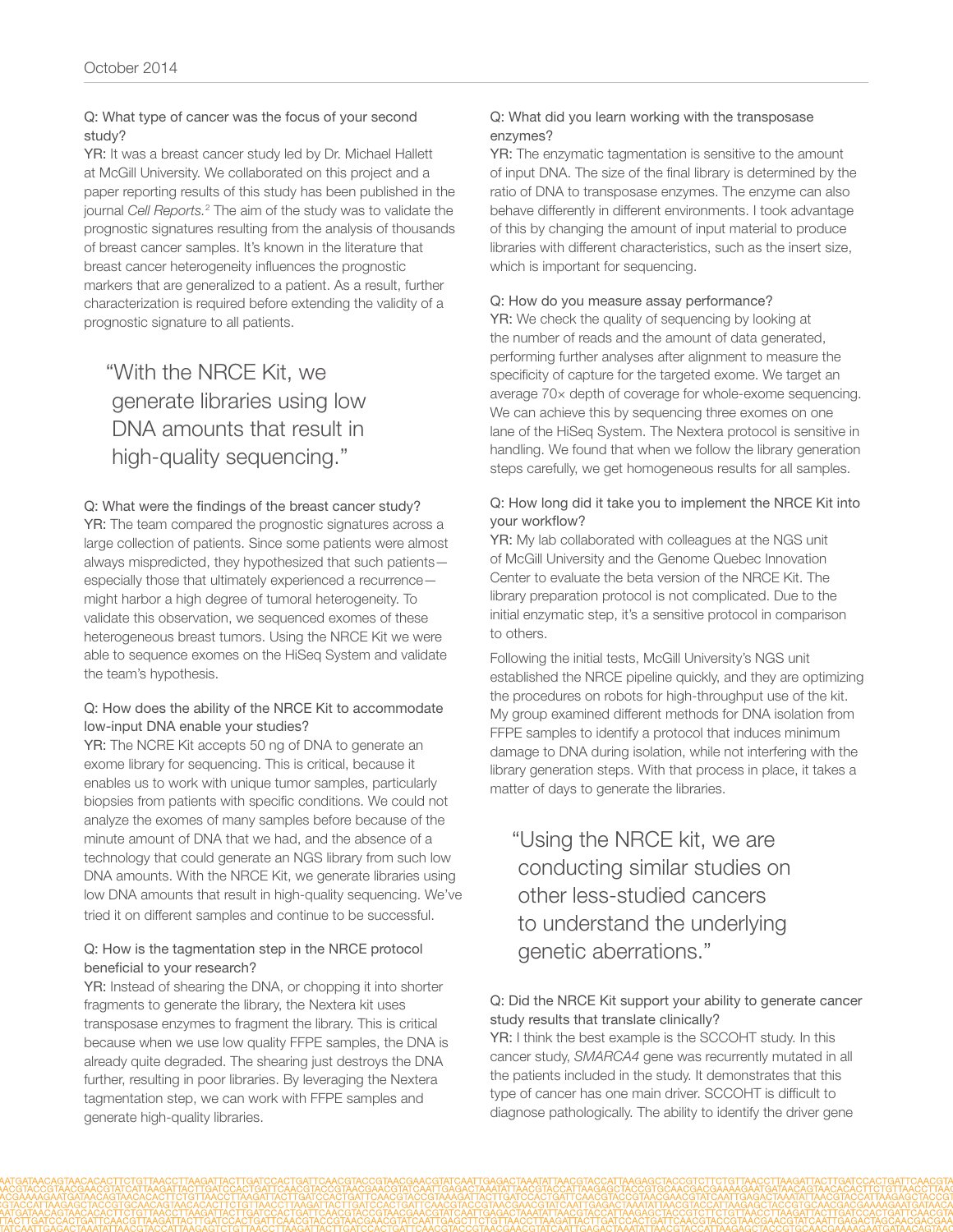in the patient genome has implications for diagnosis and clinical management in the future. Using the NRCE kit, we are conducting similar studies on other less-studied cancers to understand the underlying genetic aberrations.

## **References**

- 1. [Witkowski L, Carrot-Zhang J, Albrecht S, et al. Germline and somatic](http://www.ncbi.nlm.nih.gov/pubmed/24658002)  *SMARCA4* [mutations characterize small cell carcinoma of the ovary,](http://www.ncbi.nlm.nih.gov/pubmed/24658002)  [hypercalcemic type. Nature Genetics 2014; 46\(5\): 438-43.](http://www.ncbi.nlm.nih.gov/pubmed/24658002)
- 2. [Tofigh A, Suderman M, Paquet E, et al. The prognostic ease and difficulty](http://dx.doi.org/10.1016/j.celrep.2014.08.073)  [of invasive breast carcinoma. Cell Reports 2014. DOI: http://dx.doi.](http://dx.doi.org/10.1016/j.celrep.2014.08.073) [org/10.1016/j.celrep.2014.08.073.](http://dx.doi.org/10.1016/j.celrep.2014.08.073)